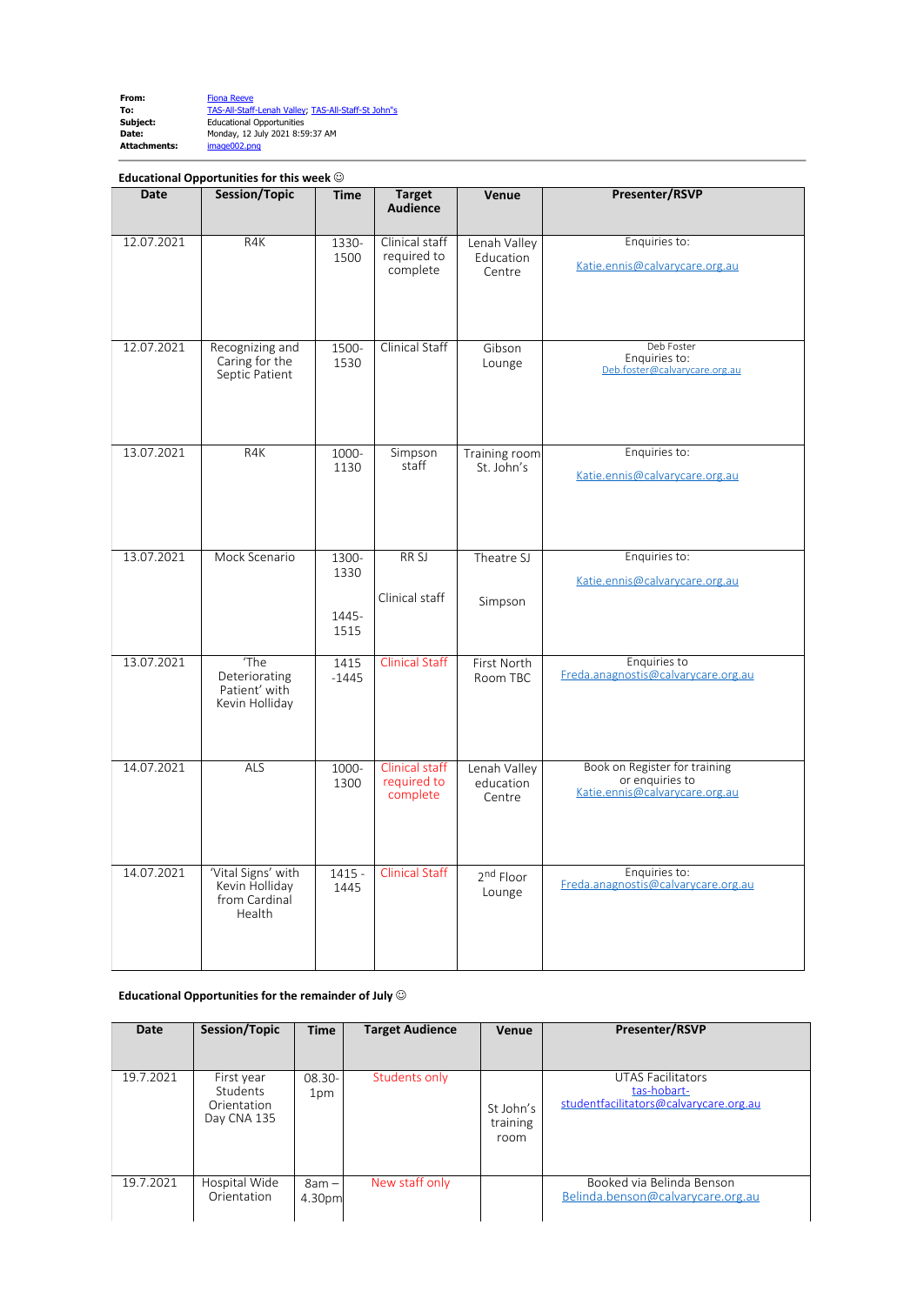|            |                                                                                                                                   |                  |                                                    | CEC                                                |                                                                                                                                                                                                                                               |
|------------|-----------------------------------------------------------------------------------------------------------------------------------|------------------|----------------------------------------------------|----------------------------------------------------|-----------------------------------------------------------------------------------------------------------------------------------------------------------------------------------------------------------------------------------------------|
|            |                                                                                                                                   |                  |                                                    |                                                    |                                                                                                                                                                                                                                               |
| 19.07.21   | Manual<br>Handling for<br>Clinical Staff                                                                                          | 0830 -<br>0930   | <b>Clinical Staff</b>                              | <b>TBC</b>                                         | Via "Register for Training"<br>Or enquiries to:<br>caitlin.mcarthur@calvarycare.org.au                                                                                                                                                        |
| 19.07.21   | Manual<br>Handling for<br>non-Clinical<br>Staff                                                                                   | $10 -$<br>11am   | $Non -$<br>Clinical/administrative<br><b>Staff</b> | TBC                                                | Via "Register for Training"<br>Or enquiries to:<br>caitlin.mcarthur@calvarycare.org.au                                                                                                                                                        |
| 19/07/2021 | $TBA -$<br>oncology or<br>pal care topic                                                                                          | 1500-<br>1530    | Clinical staff                                     | Gibson<br>Lounge                                   | Deb Foster<br>Enquiries to:<br>Deb.foster@calvarycare.org.au                                                                                                                                                                                  |
| 19.05.2021 | FEM Inservice,<br>Topic TBC                                                                                                       | 1415-<br>1435    | <b>FEM Staff</b>                                   | First East<br>Medical,<br><b>TBC</b>               | Enquiries to<br>Alyson.coombe@calvarycare.org.au                                                                                                                                                                                              |
| 20.7.2021  | <b>Clinical Skills</b><br>Education<br>Session                                                                                    | 09.30-<br>12.30  | <b>Clinical Staff</b>                              | St John's<br>training<br>room                      | Via "Register for Training" or enquiries<br>Katie.ennis@calvarycare.org.au.<br>Alyson.coombe@calvarycare.org.au or<br>Freda.anagnosta@calvarycare.org.au<br>Deb.foster@calvarycare.org.au<br>Due to social distancing, numbers are<br>limited |
| 20.07.2021 | Mock Scenario                                                                                                                     | 1300-<br>1330    | RR <sub>SJ</sub>                                   | Theatre<br>SJ                                      | Enquiries to:<br>Katie.ennis@calvarycare.org.au                                                                                                                                                                                               |
|            |                                                                                                                                   | 1445-<br>1515    | Clinical staff                                     | Simpson                                            |                                                                                                                                                                                                                                               |
| 20.07.2021 | Mock Scenario                                                                                                                     | 1415-<br>1435    | Clinical Staff                                     | 2 <sup>nd</sup> Floor                              | Enquiries to<br>Alyson.coombe@calvarycare.org.au or<br>Freda.anagnostis@calvarycare.org.au                                                                                                                                                    |
| 21.07.2021 | 6 Hour<br>Mandatory<br><b>Training</b><br><b>BLS</b><br>Manual<br>handling<br>PCA/Epidural<br>eLearning<br>Speak Up For<br>Safety | 0930-<br>1530    | <b>Clinical Staff</b>                              | Calvary<br>Education<br>Centre,<br>Lenah<br>Valley | <b>Discuss with NUM</b> & Book via Register for<br>diam'r.<br>Training Register<br>Enquiries to:<br>L&DEducationBookings@calvarycare.org.au                                                                                                   |
| 21.07.2021 | 'Thermometry'<br>with Kevin<br>Holliday from<br>Cardinal<br>Health                                                                | $1415 -$<br>1445 | <b>Clinical Staff</b>                              | 2 <sup>nd</sup> Floor<br>Lounge                    | Enquiries to:<br>Freda.anagnostis@calvarycare.org.au                                                                                                                                                                                          |
| 21.07.2021 | <b>BLS</b>                                                                                                                        | 1500-<br>1545    | Allied Health Staff<br><b>ONLY</b>                 | Lenah<br>Valley                                    | Enquiries to:                                                                                                                                                                                                                                 |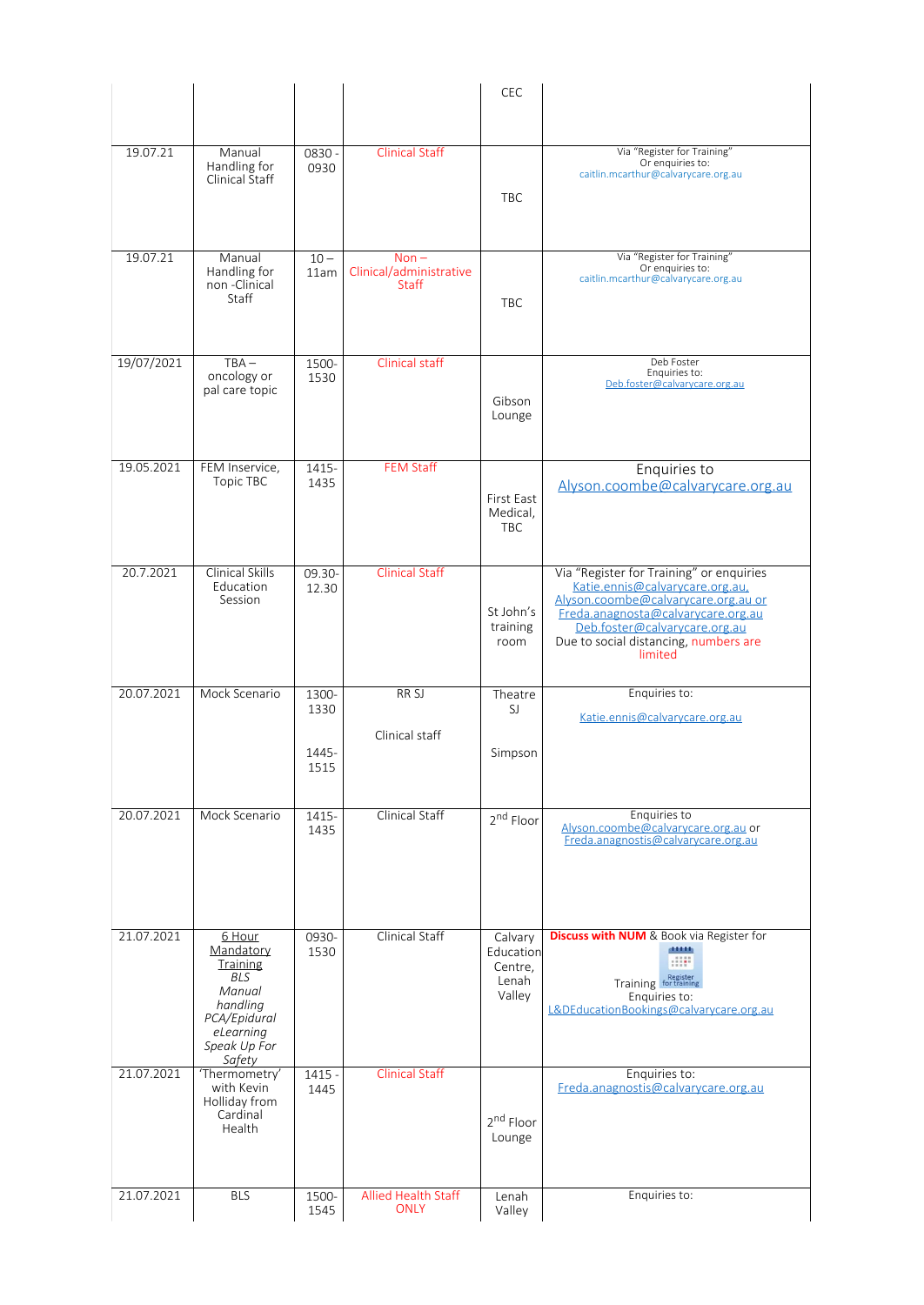|            |                                                                                   |                                |                                        | Education<br>Centre                    | Katie.ennis@calvarycare.org.au                                                                                  |
|------------|-----------------------------------------------------------------------------------|--------------------------------|----------------------------------------|----------------------------------------|-----------------------------------------------------------------------------------------------------------------|
| 22.07.2021 | R4K                                                                               | 1330-<br>1500                  | Clinical staff                         | Lenah<br>Valley<br>Education<br>Centre | Enquiries to:<br>Katie.ennis@calvarycare.org.au                                                                 |
| 23.7.2021  | First year<br>Student<br>Debrief<br><b>CNA 135</b>                                | 1300-<br>15.30                 | Student only                           | <b>CEC</b>                             | <b>UTAS Facilitators</b><br>tas-hobart-<br>studentfacilitators@calvarycare.org.au                               |
| 26/07/2021 | Mock Scenario<br>- MET call on<br>Septic patient                                  | 1500-<br>1530                  | Clinical staff                         | Gibson<br>Lounge                       | Deb Foster and Katie Ennis<br>Enquiries to:<br>Deb.foster@calvarycare.org.au<br>Katie.ennis@calvarycare.org.au, |
| 27.07.2021 | <b>CAM Boot</b><br>Fitting<br>Education with<br>Robert Bakes                      | 1415<br>$-1445$                | <b>Clinical Staff</b>                  | First<br>North<br>Room<br><b>TBC</b>   | Enquiries to<br>Freda.anagnostis@calvarycare.org.au                                                             |
| 27.07.2021 | ALS                                                                               | 1000-<br>1300                  | Clinical staff required<br>to complete | Lenah<br>Valley<br>education<br>Centre | Book on Register for training<br>or enquiries to<br>Katie.ennis@calvarycare.org.au                              |
| 28.7.2021  | Speaking up<br>for Safety                                                         | $11am -$<br>12pm               | Non clinical Area<br>Leaders only      | CEC                                    | Via invitation on email<br>Fiona.reeve@calvarycare.org.au                                                       |
| 28.07.2021 | 'The<br>deteriorating<br>Patient' by<br>Kevin Holliday<br>from Cardinal<br>Health | 1415-<br>1445                  | <b>Clinical Staff</b>                  | First<br>North<br>Room<br>TBC          | Enquiries to:<br>Freda.anagnostis@calvarycare.org.au                                                            |
| 29.07.2021 | R4K                                                                               | 1000-<br>1130                  | Clinical Staff-<br>Simpson only        | Training<br>Room St<br>John's          | Enquiries to:<br>Katie.ennis@calvarycare.org.au                                                                 |
| 29.07.2021 | Mock Scenario                                                                     | 1300-<br>1330<br>1445-<br>1515 | RR <sub>SJ</sub><br>Clinical staff     | Theatre<br>SJ<br>Simpson               | Enquiries to:<br>Katie.ennis@calvarycare.org.au                                                                 |